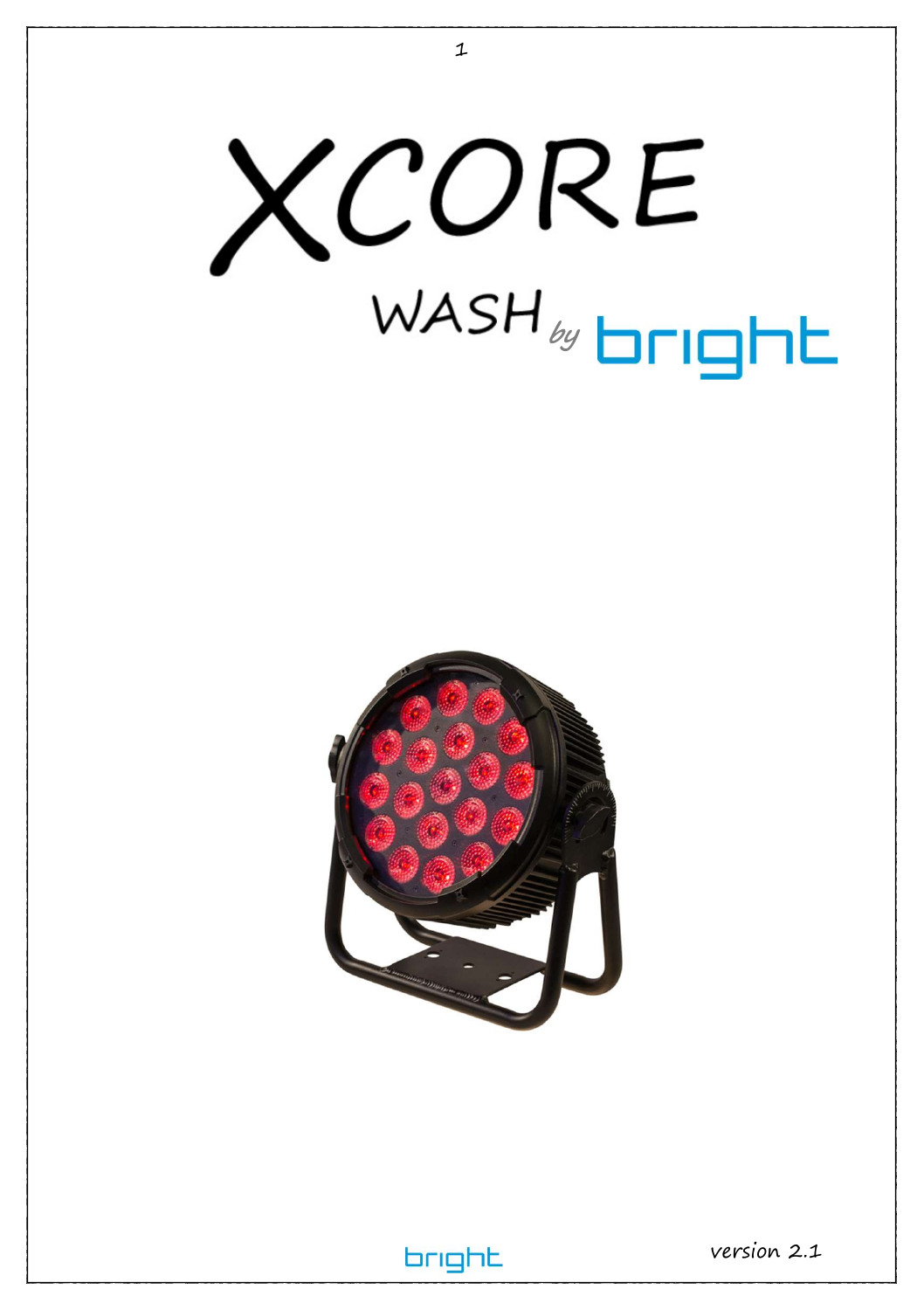# Safety Instructions:

- O Do not open this device there are no user-serviceable parts inside.
- O Do not look directly at the light source when the device is on.
- O Caution, this unit's housing may be hot when lights are operating.
- O Do not leave any flammable material within 50 cm of this unit while operating or connected to power.
- O Always use a safety cable when mounting this device overhead.
- O Do not connect this device to a dimmer or other regulated power
- $\bullet$  Only connect this device to a grounded and protected circuit.

## Main Features:

- O High Output 19x15w 4in1 RGBW led-engine
- **•** Flicker free high speed PWM dimming
- O IP65 housing and IP65-rated 5pin XLR and Power Connectors
- O Zone control: center dot, inner ring, outer ring
- $\bullet$  16 bit DMX control
- O DMX controlled rise-time
- **O** RDM remote addressing
- O Easy and intuitive Local menu structure.
- O Firmware cloning from fixture to fixture
- O Inputs and outputs for easy daisy-chaining.
- O Quarter-turn bracket for quick mounting of hook clamp.

brioht

- O Automatic dimming of LCD backlight.
- O Compact size, low weight and power consumption

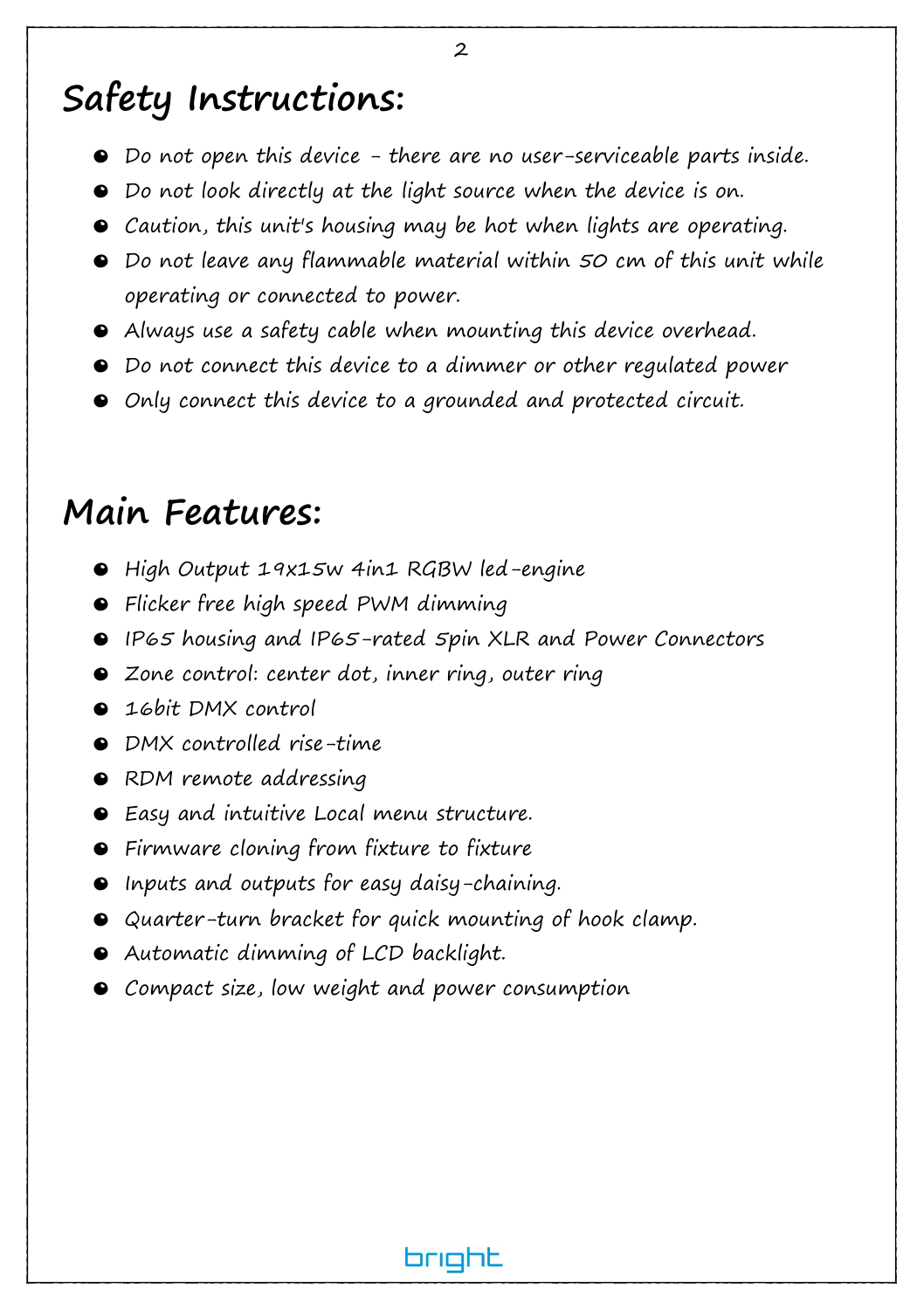# Display Navigation



When XCORE is already in DMX-mode, the DMX start address is displayed on the left side (Axxx), while the DMX channel count is displayed on the right side (Cxx).

Use the Up/Down buttons to alter the DMX start address, and press Enter/Confirm to set the address permanently.

When receiving valid DMX, a blinking dot is displayed between the address and the channel count:

#### **DMX Rdd** DMX Cha Manual **Auto** Pri Sound Mas/Sla Reset. **I ledate**

If the XCORE is not in DMX-mode, or to change other settings than the start address, press the Menu button to access the main menu:

Navigate the main menu with the Up/Down buttons, and use the Enter button to select a menu item. The XCORE will return to its previous state if no new setting or mode has been confirmed within 10 seconds.

#### DMX start Address

Use Up/Down to alter the DMX start Address (001→xxx), then press Enter/Confirm to set the chosen start address permanently.

"xxx" (highest address) is determined by the chosen channel-mode. (e.g. in 2ch mode max address is 511)

O Setting the DMX start Address will activate "DMX Mode"

bright



DMX Mode R001.C10

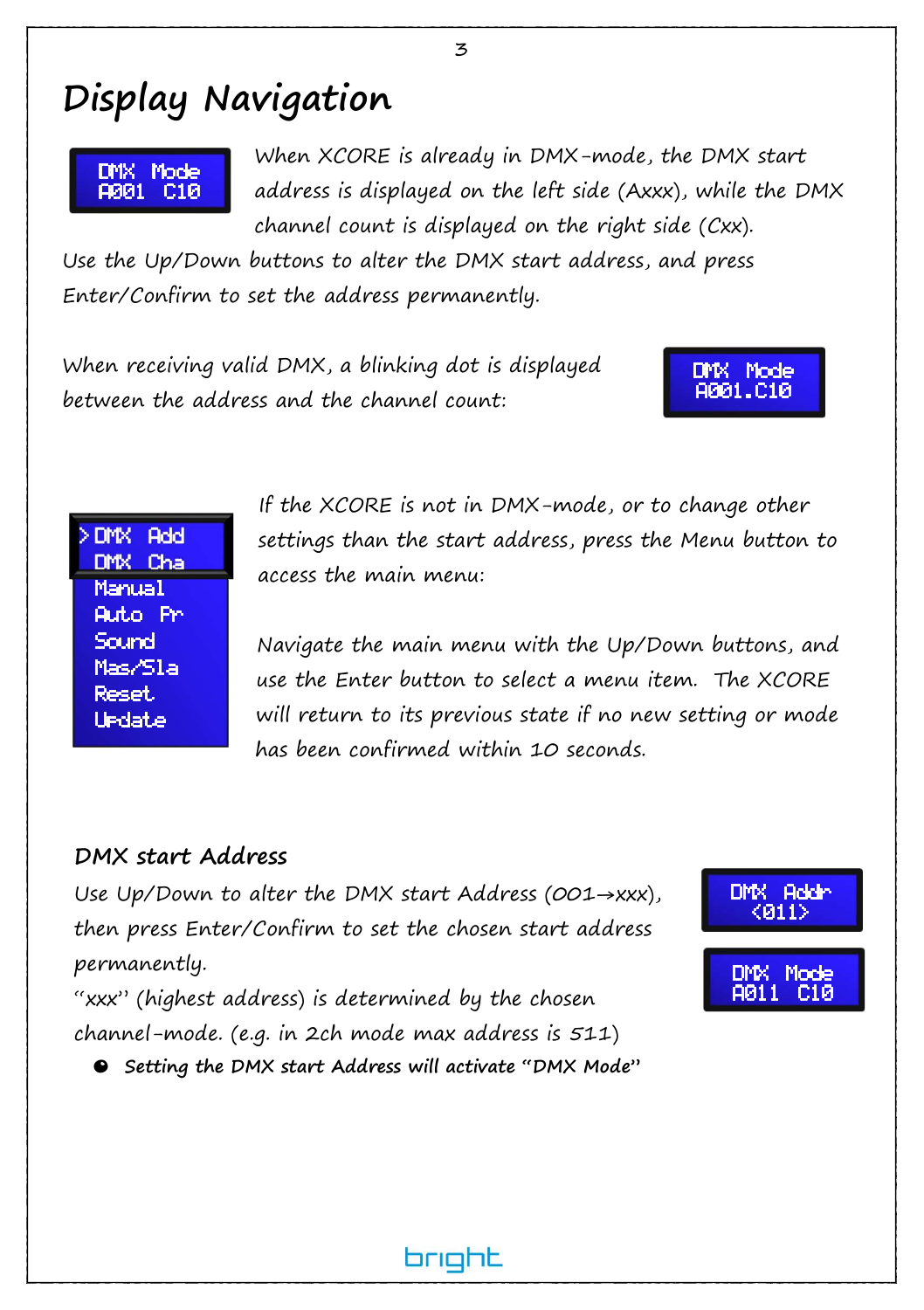

Use Up/Down to alter the DMX channel count (2ch, 3ch, 10ch), then press Enter/Confirm to set the chosen Channel count permanently.

O Setting the DMX Channel count will activate "DMX Mode"

### Manual Control

Use Up/Down and Enter/Confirm to sequentially choose a Zone, a preset basic color, finetune the hue of the chosen color, and finally set the overall intensity.

Use Menu/Exit to step backwards in menu-sequence to readjust the hue, or select another basic color.



O Setting a manual color will activate "Manual Mode"

### Automatic Programs

Use Up/Down and Enter/Confirm to sequentially choose an Auto program and set the wait and fade times between the steps of the program. Use Menu/Exit to step backwards in menu-sequence to readjust the wait time, or to select another Program.

brioht



O Setting a program will activate "Auto" mode

## Sound trig

Use Up/Down to adjust the sensitivity (Sen000→Sen100) of the in-build microphone, then press Enter/Confirm to set Sound sensitivity permanently.

O Setting the Sound sensitivity will activate "Sound" mode



Auto:

-2 Rainbow





Manual Mode

DMX Chan

4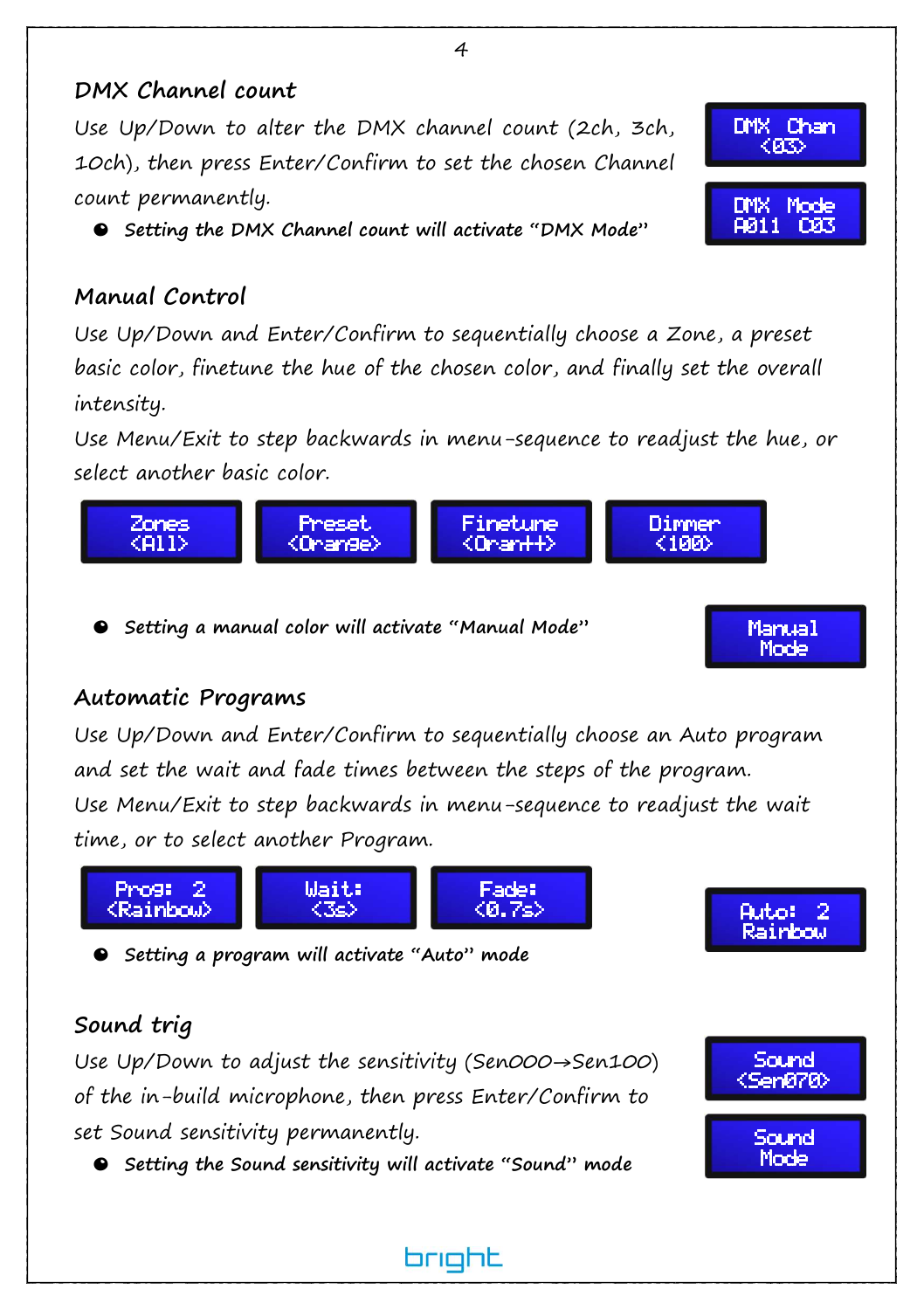#### Master/Slave Operation

Use Up/Down to choose Master or Slave  $1 \rightarrow$  Slave 12, and press Enter/Confirm.

5

When using any of the standalone operating modes: auto, sound, or manual with Master enabled, the Master fixture will transmit and remote control any fixtures set to Slave Mode.

When a Master is transmitting AutoPrograms, the program steps can be shifted on the slaves (Slave  $1 = in$ sync with master, slave  $2 =$  one step ahead etc)

O Setting Master/Slave to Slave will activate "Slave Mode"

#### Factory Reset

Use Up/Down to select <Y> for yes, then press Enter/Confirm to reset the fixture to factory default settings.

O Resetting the fixture will activate "DMX Mode"

#### Firmware Update

Use Up/Down to select <Y> for yes, then press Enter/Confirm to set the fixture in update mode. Connect another fixture (unpowered) with 5pin, then apply power. When the second fixture displays "Waiting for file", Press Enter/Confirm on the original fixture to start transferring firmware to the second fixture.

O Press Menu/Exit twice to return to Main menu when done

brioht







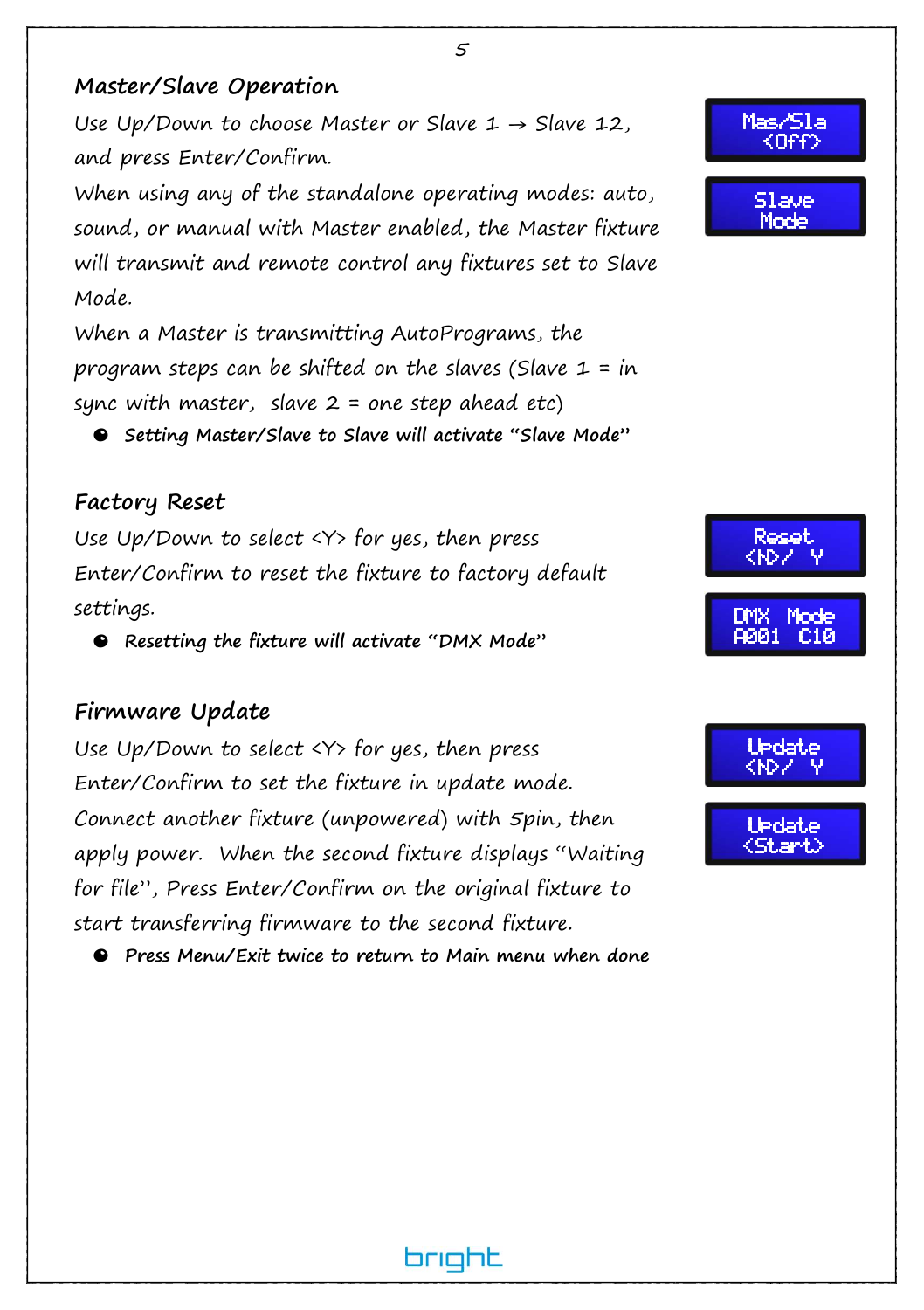## DMX channels:

The XCORE Wash may be set to use 2, 3, 10 or 24 DMX channels. Please refer to the DMX Charts for detailed description of each channel

#### 2 Channel mode



The 2 channel mode gives easy access to intensity and color from manual consoles, with crossfading presets from warm to cold white, through all saturated hues.

#### 3 Channel mode



The 3 channel mode allows control by the use of RGB control channels only, to be used with architectural or other generic control-systems. The level of White is calculated by the fixture to maximize output of the chosen colors.

### 10 Channel mode

|  |     |   |     |      | $1 \mid 2 \mid 3 \mid 4 \mid 5 \mid 6 \mid 7 \mid 1$ | 8                    | 9     | 10     |
|--|-----|---|-----|------|------------------------------------------------------|----------------------|-------|--------|
|  | G B | W | Dim |      |                                                      | Dim Strobe Rise-time | Zone  | Zone   |
|  |     |   |     | fine |                                                      |                      | color | Select |

The 10 channel mode gives individual access to all 4 LED-colors, 16-bit master dimmer and shutter/strobe with additional random and audio-trig, rise-time for emulation filament lamps, and finally basic zone effects.



The 24 channel mode gives individual access to all 3 zones and LED-colors.

brioht

6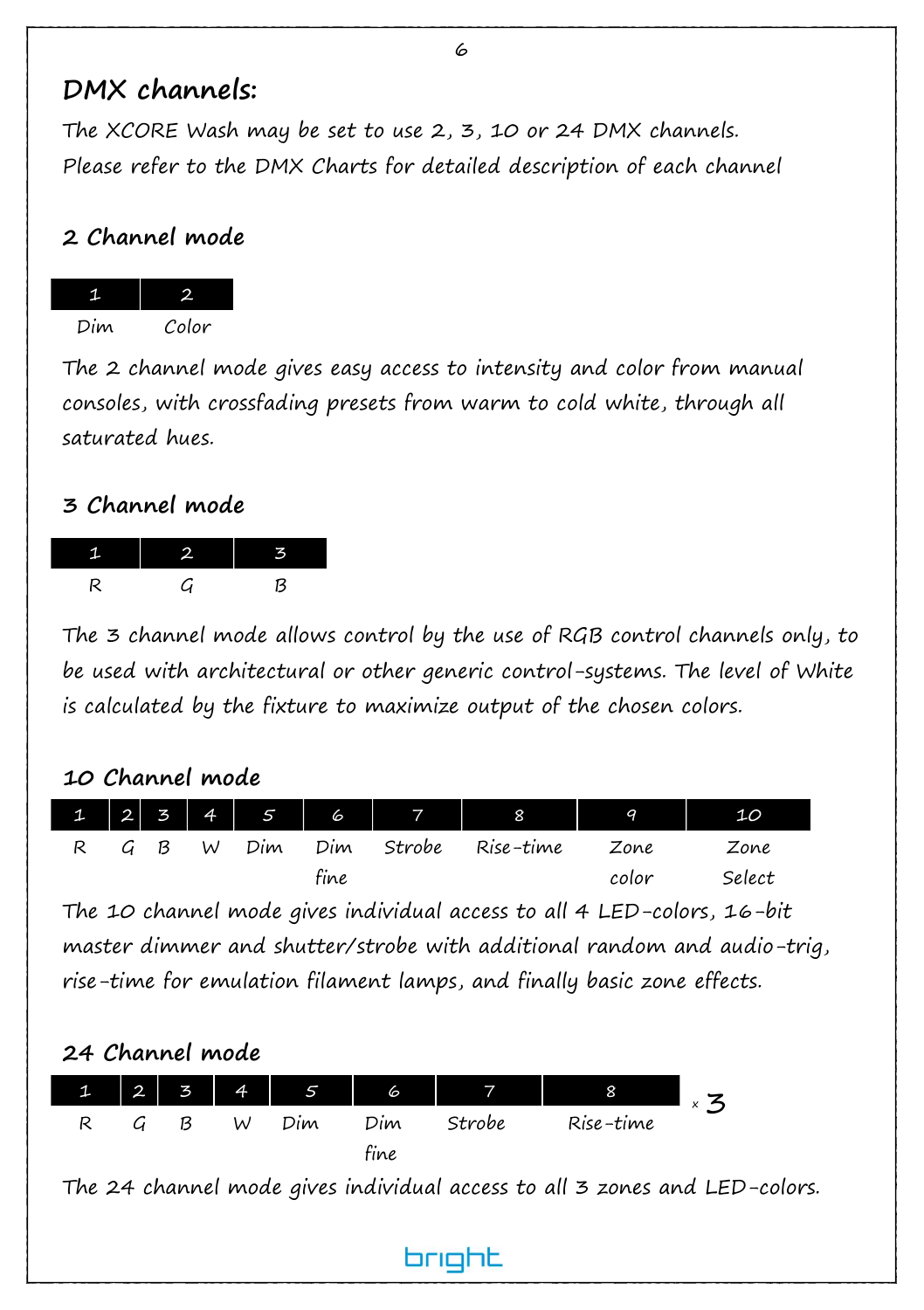## Photometrics

7

|                                                        |    |       |       | --   |       |       |
|--------------------------------------------------------|----|-------|-------|------|-------|-------|
| $\mathbf{r}_\mathrm{a}$<br>$\sigma_{\rm{1D}}$<br>18.11 |    | R     | G     | B    | W     | Al(   |
|                                                        | 1m | 11000 | 17000 | 3900 | 20000 | 41000 |
|                                                        | 2m | 2500  | 4700  | 1150 | 5700  | 12000 |
|                                                        | Зm | 1200  | 2100  | 525  | 2600  | 5240  |
| <b>Beam</b><br>Angle                                   | 4m | 660   | 1220  | 300  | 1460  | 2970  |
| $25^{\circ}$                                           | 5m | 440   | 800   | 200  | 950   | 1940  |
| Field Angle: 32°                                       |    |       |       |      |       |       |

#### Lux

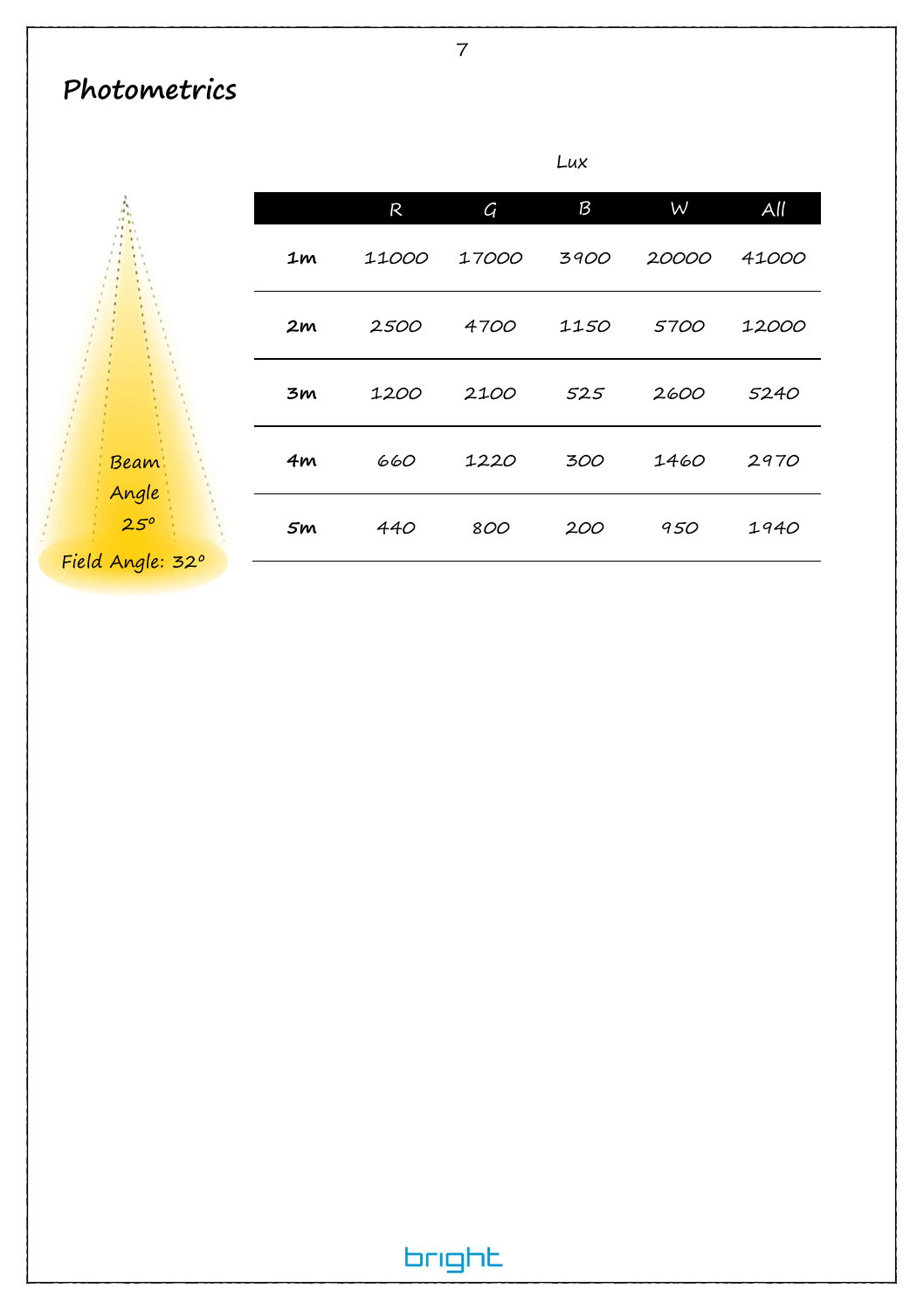## DMX Chart

## 2 Channel mode

| CHANNEL        | <b>VALUE</b> | <b>FUNCTION</b>                               |
|----------------|--------------|-----------------------------------------------|
| 1              |              | 000-255 Master dimmer $0\% \rightarrow 100\%$ |
|                | 000          | Straw $\rightarrow$                           |
|                | 020          | Warm white $\rightarrow$                      |
|                | 040          | White $\rightarrow$                           |
|                | 060          | Cool white $\rightarrow$                      |
|                | 080          | Blue $\rightarrow$                            |
|                | 100          | Magenta $\rightarrow$                         |
| $\overline{2}$ | 120          | $Red \rightarrow$                             |
|                | 140          | Orange $\rightarrow$                          |
|                | 160          | $Yellow \rightarrow$                          |
|                | 180          | Green $\rightarrow$                           |
|                | 200          | $Teal \rightarrow$                            |
|                | 220          | Cyan $\rightarrow$                            |
|                | 255          | Blue                                          |

## 3 Channel mode

|              | CHANNEL VALUE FUNCTION                             |
|--------------|----------------------------------------------------|
| $\mathbf{1}$ | $000-255$ Red component: $0\% \rightarrow 100\%$   |
|              | $000-255$ Green component: $0\% \rightarrow 100\%$ |
| 3            | $000-255$ Blue component: $0\% \rightarrow 100\%$  |

bright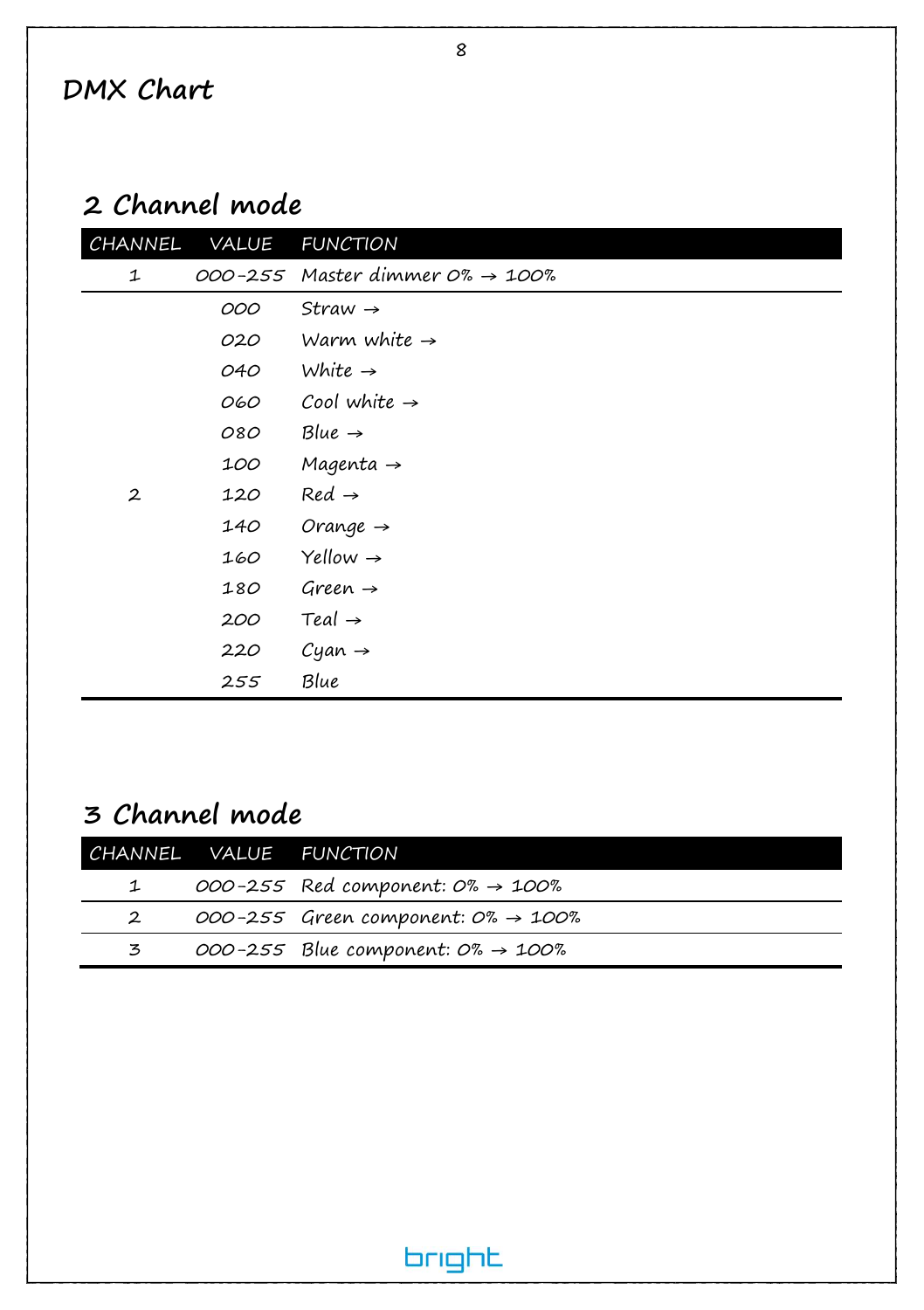#### 9

## 10 Channel mode

| CHANNEL VALUE |         | <b>FUNCTION</b>                                      |
|---------------|---------|------------------------------------------------------|
| 1             |         | $000-255$ Red dimmer $0\% \rightarrow 100\%$         |
| 2             |         | $000-255$ Green dimmer $0\% \rightarrow 100\%$       |
| 3             |         | $000-255$ Blue dimmer $0\% \rightarrow 100\%$        |
| 4             |         | $000-255$ White dimmer $0\% \rightarrow 100\%$       |
| 5             |         | 000-255 Master dimmer 0% $\rightarrow$ 100% (coarse) |
| 6             |         | 000-255 Master dimmer (fine 16bit)                   |
|               | 000-007 | Shutter Closed                                       |
|               |         | 008-015 Shutter Open                                 |
|               |         | $016 - 119$ Strobe Slow $\rightarrow$ Fast (1-25Hz)  |
|               |         | 120-127 Shutter Open                                 |
| 7             |         | 128-183 Strobe Random Slow $\rightarrow$ Fast        |
|               |         | 184-191 Shutter Open                                 |
|               |         | 192-247 Strobe Audio Slow $\rightarrow$ Fast         |
|               |         | 248-255 Shutter Open                                 |
|               | 000-031 | Instant response                                     |
|               | 032-063 | Short rise-time                                      |
|               | 064-095 | Medium rise-time                                     |
| 8             |         | 096-127 Long rise-time                               |
|               | 128-159 | Extra-long rise-time                                 |
|               | 160-191 | [reserved]                                           |
|               | 192-223 | [reserved]                                           |
|               | 224-255 | [reserved]                                           |
|               |         | Zone Color                                           |
|               | 000     | Straw $\rightarrow$                                  |
|               | 020     | Warm white $\rightarrow$                             |
|               | 040     | White $\rightarrow$                                  |
|               | 060     | Cool white $\rightarrow$                             |
| 9             | 080     | Blue $\rightarrow$                                   |
|               | 100     | $Magenta \rightarrow$                                |
|               | 120     | $Red \rightarrow$                                    |
|               | 140     | Orange →                                             |
|               | 160     | Yellow $\rightarrow$                                 |
|               | 180     | Green $\rightarrow$                                  |
|               | 200     | Teal $\rightarrow$                                   |
|               |         | bright                                               |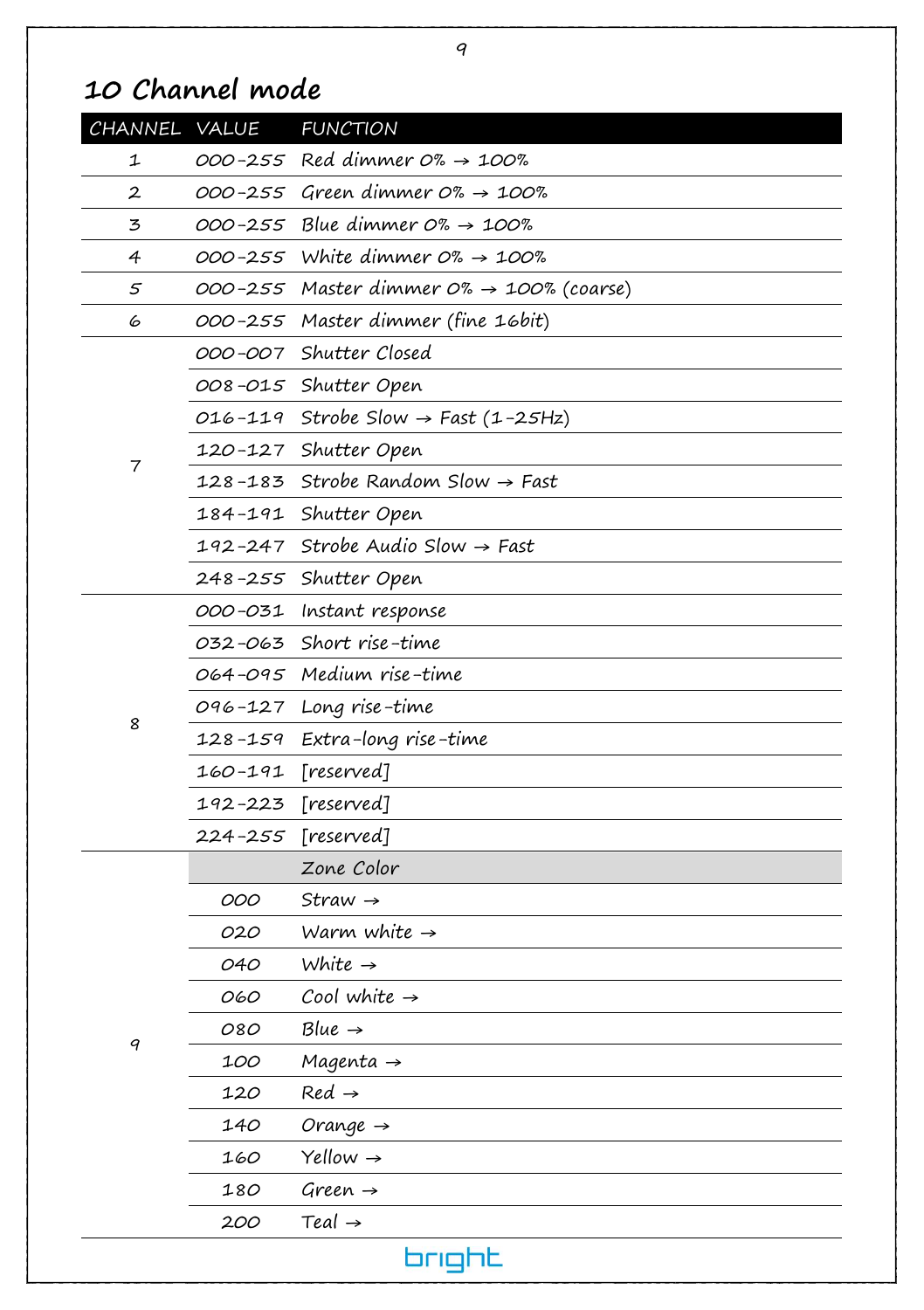|    |              | 10                                           |
|----|--------------|----------------------------------------------|
|    | 220          | $Cyan \rightarrow$                           |
|    | 245          | $Blue \rightarrow$                           |
|    | 255          | Black                                        |
|    |              | Zone Select                                  |
|    |              | 000-007 No function                          |
|    |              | 008-015 Static Outer Ring                    |
|    |              | 016-023 Static Inner Ring                    |
|    |              | 024-031 Static Center Dot                    |
| 10 |              | 032-039 Static Center + Outer                |
|    |              | 040-047 Static Inner + Outer                 |
|    |              | 048-055 Static Center + Inner                |
|    |              | O56-O63 All Zones, Center + Inner + Outer    |
|    |              | $064-159$ Animate CW Fast $\rightarrow$ Slow |
|    | 160-161 Stop |                                              |
|    |              | 162-254 Animate CCW Slow $\rightarrow$ Fast  |

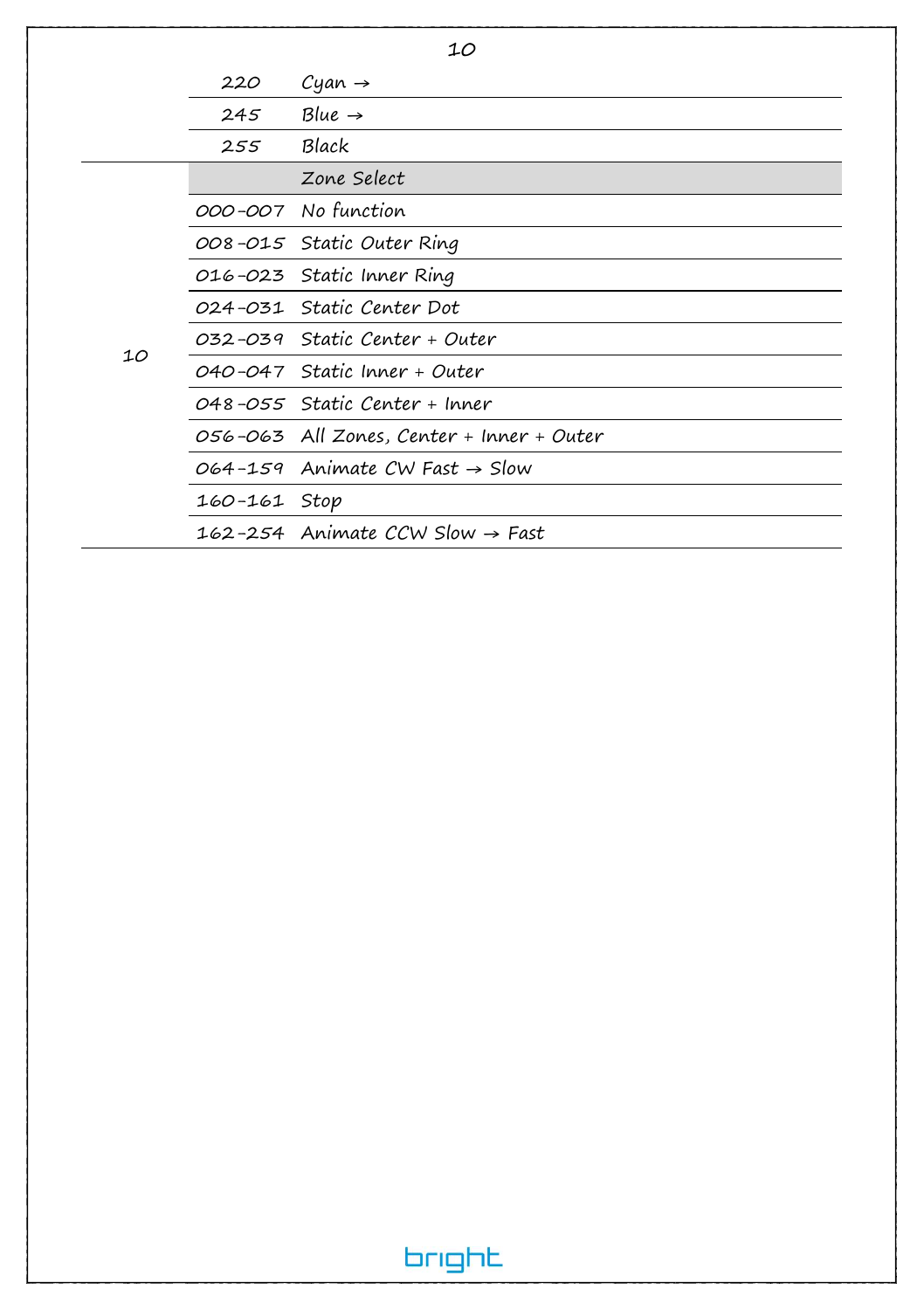|                |         | Z4 CNUNNEI MOUE – Center Dot / Inner Ring / Outer Ring |
|----------------|---------|--------------------------------------------------------|
| CHANNEL        | VALUE   | <b>FUNCTION</b>                                        |
| $1 - 8$        |         | Zone 1: Center Dot                                     |
| 1              | 000-255 | Red dimmer $O\% \rightarrow 100\%$                     |
| 2              | 000-255 | Green dimmer $O\% \rightarrow 100\%$                   |
| 3              | 000-255 | Blue dimmer $O\% \rightarrow 100\%$                    |
| $\overline{4}$ | 000-255 | White dimmer $O\% \rightarrow 100\%$                   |
| 5              | 000-255 | Master dimmer $O\% \rightarrow 100\%$ (coarse)         |
| 6              | 000-255 | Master dimmer (fine 16bit)                             |
|                | 000-007 | Shutter Closed                                         |
|                | 008-015 | Shutter Open                                           |
|                | 016-119 | Strobe Slow $\rightarrow$ Fast (1-25Hz)                |
|                | 120-127 | Shutter Open                                           |
| 7              | 128-183 | Strobe Random Slow $\rightarrow$ Fast                  |
|                | 184-191 | Shutter Open                                           |
|                | 192-247 | Strobe Audio Slow $\rightarrow$ Fast                   |
|                | 248-255 | Shutter Open                                           |
|                | 000-031 | Instant response                                       |
|                | 032-063 | Short rise-time                                        |
|                | 064-095 | Medium rise-time                                       |
|                | 096-127 | Long rise-time                                         |
| 8              | 128-159 | Extra-long rise-time                                   |
|                | 160-191 | [reserved]                                             |
|                | 192-223 | [reserved]                                             |
|                | 224-255 | [reserved]                                             |
| $9 - 16$       |         | Zone 2: Inner Ring                                     |
| $17 - 24$      |         | Zone 3: Outer Ring                                     |

## 24 Channel mode – Center Dot / Inner Ring / Outer Ring

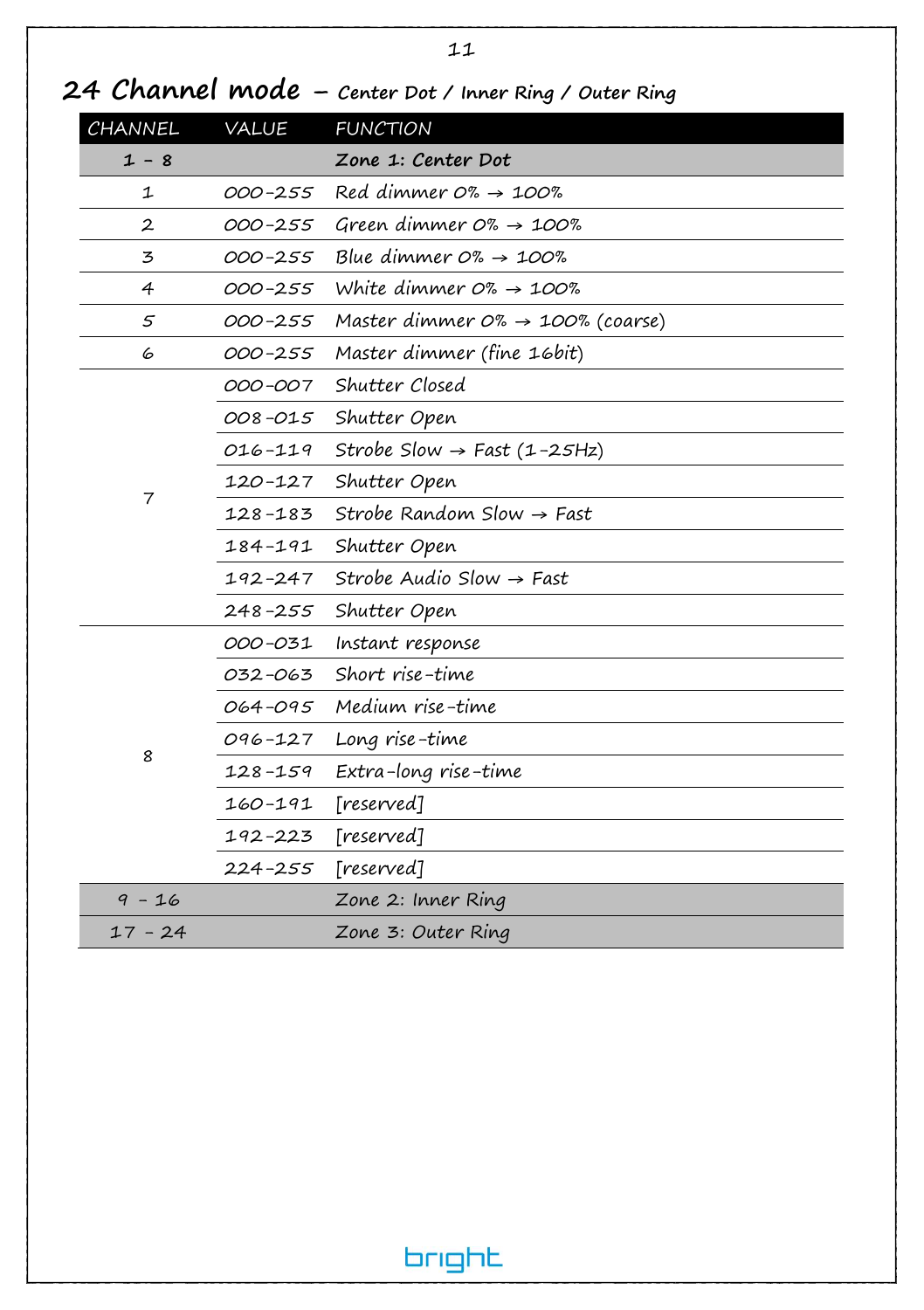# Technical Specification:

| IP65 Black Die-cast Aluminum Body and Yoke<br>Passive fanless, Temperature protection<br>Seetronic PowerKon IP65<br>Seetronic 5-pin XLR IP65<br>Blue/white Backlit LCD, auto-dimmed when idle.<br>102 x 370 x 380 mm |
|----------------------------------------------------------------------------------------------------------------------------------------------------------------------------------------------------------------------|
|                                                                                                                                                                                                                      |
|                                                                                                                                                                                                                      |
|                                                                                                                                                                                                                      |
|                                                                                                                                                                                                                      |
|                                                                                                                                                                                                                      |
|                                                                                                                                                                                                                      |
| 9.6kg                                                                                                                                                                                                                |
|                                                                                                                                                                                                                      |
| 100-240V AC, 50/60 Hz                                                                                                                                                                                                |
| 250W                                                                                                                                                                                                                 |
| Constant Current Driver, 1280Hz (Flicker Free)                                                                                                                                                                       |
| T 3.15 A, 250 V                                                                                                                                                                                                      |
|                                                                                                                                                                                                                      |
| 19 pcs of 4in1 RGBW 15W LED                                                                                                                                                                                          |
| 1940lux @ 5m                                                                                                                                                                                                         |
| $25^{\circ}/35^{\circ}$                                                                                                                                                                                              |
|                                                                                                                                                                                                                      |
| DMX512, RDM, Manual, Auto, Sound, Master/Slave                                                                                                                                                                       |
| 2/3/10/20CH                                                                                                                                                                                                          |
|                                                                                                                                                                                                                      |
| Max ambient temperature Ta: 40°C                                                                                                                                                                                     |
| Max housing temperature Tc (steady state): 80°C                                                                                                                                                                      |
| Min. distance from flammable surfaces: 0.5 m                                                                                                                                                                         |
| Min. distance to lighted object: 0.1 m                                                                                                                                                                               |
|                                                                                                                                                                                                                      |
| EN60598-2-17:1989+A2:1991                                                                                                                                                                                            |
| EN60598-1:2008+A11:2009                                                                                                                                                                                              |
| EN55015:2006+A1:2007+A2:2009                                                                                                                                                                                         |
| EN61547:2009                                                                                                                                                                                                         |
| EN61000-3-2:2006+A12009+A2:2009                                                                                                                                                                                      |
| EN61000-3-3:2008                                                                                                                                                                                                     |
|                                                                                                                                                                                                                      |
| bright                                                                                                                                                                                                               |
|                                                                                                                                                                                                                      |